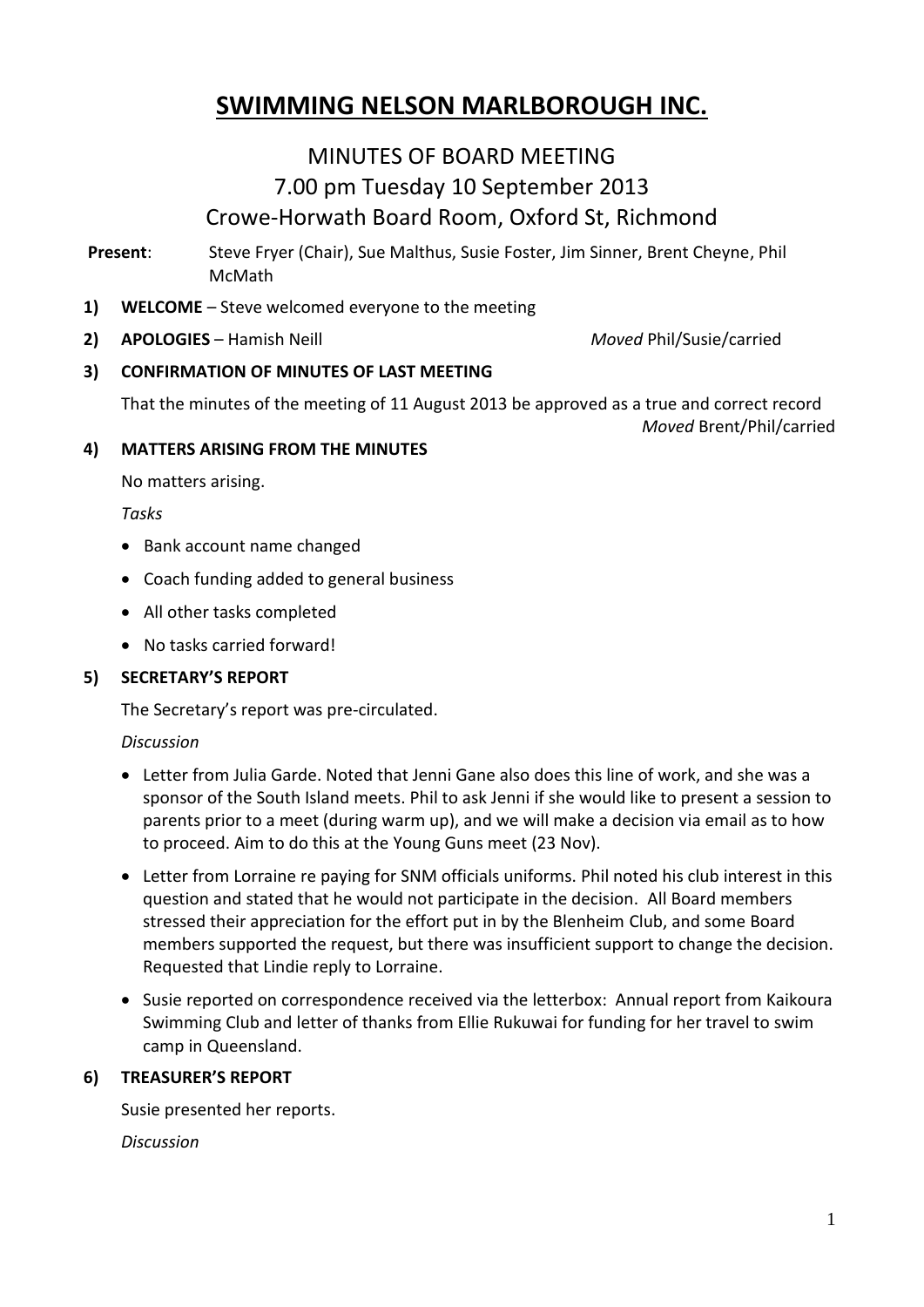- The report on SI Champs cannot be finalised yet, but is close to being done. SNM Winter Meet has no report on expenses yet.
- Donation from Stephen of \$2000 for new trophy (as announced at AGM). Steve has ordered the permanent trophy. The funding is an endowment for purchase of annual miniature trophies that recipients will keep, so there will be a withdrawal from the account once per year to pay for this. Susie is looking into banking options.

*Moved* adoption of SISS financial report Susie/Phil/carried *Moved* adoption of cash report Susie/Sue/carried

*Moved* that Susie Foster be added as a signatory to the bank account with NBS

Jim/Phil/carried

#### **7) REGISTRAR/RECORDS REPORT**

Jim presented the Registrar's report.

*Moved* that BSC meets of 27 Nov & 12 April be added to the SNM Calendar

Jim/Steve/carried

*Moved* that SNM Time Trial be held on Wed 19 Feb as an opportunity to qualify for Div II and NAGs Jim/Phil/carried

*Moved* to accept Registrar's report and confirmation of new records Jim/Steve/carried

#### **8) PUBLICITY/COMMUNICATION REPORT**

Jim presented the publicity report.

*Moved* that Jim purchase up to 3 photographs from Shuttersport @ \$10 each for use on SNM website **State Affinite State Affine State Affine State Affine State Affine State Affine State Affine State Affine State Affine State Affine State Affine State Affine State Affine State Affine State Affine State Affine Sta** 

Brent asked that it be noted that SNM's swimmers supported the SI Champs and by implication the inter-zone competition.

*Moved* that the publicity report be accepted Jim/Phil/carried

## **9) FUNDING REPORT**

Nothing to report

## **10) TECHNICAL**

Steve presented the technical report, noting that following the SI Champs:

- Phil McMath is now certified as a National Referee
- John Elder, Christine Fisk, Ian Kerry and Kirsty Rukuwai are all certified as National IOTs
- Lesley Huckins congratulated Steve and Ivon on the operation of the meet and the quality of our officials.

#### **11) COACHING REPORT**

No report – Hamish absent

#### **12) GENERAL BUSINESS**

*Meets*

Hamish to book ASB for SNM Long Distance Champs (8 Feb) and Time Trial (19 Feb)